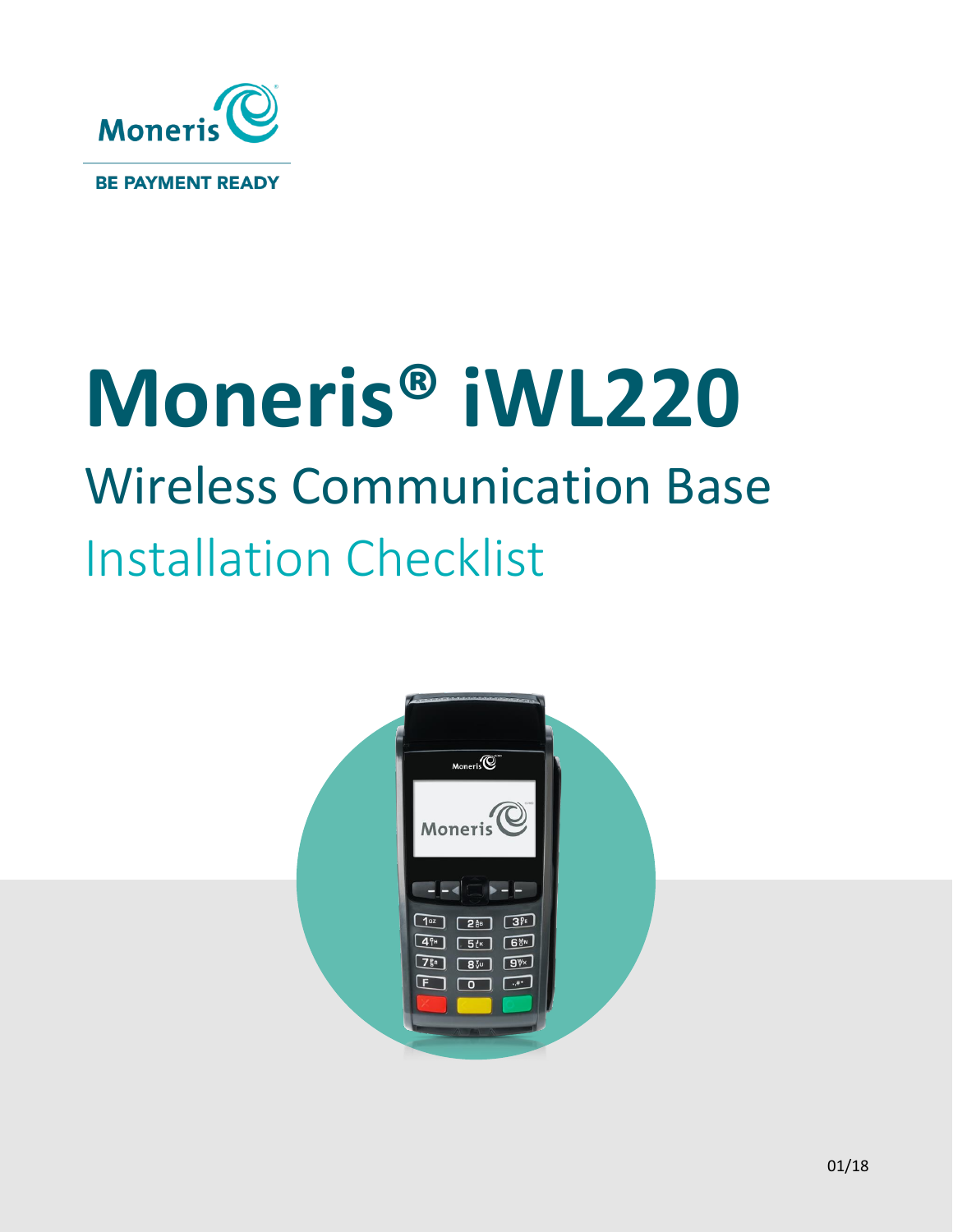

#### **BE PAYMENT READY**

## Need help?

## **Web:** [moneris.com/support-iWL220](https://moneris.com/support-iwl220)

## **Toll-free:** 1-866-319-7450

Record your Moneris merchant ID here:

\_\_\_\_\_\_\_\_\_\_\_\_\_\_\_\_\_\_\_\_\_\_\_\_\_\_\_\_\_\_\_\_\_\_\_\_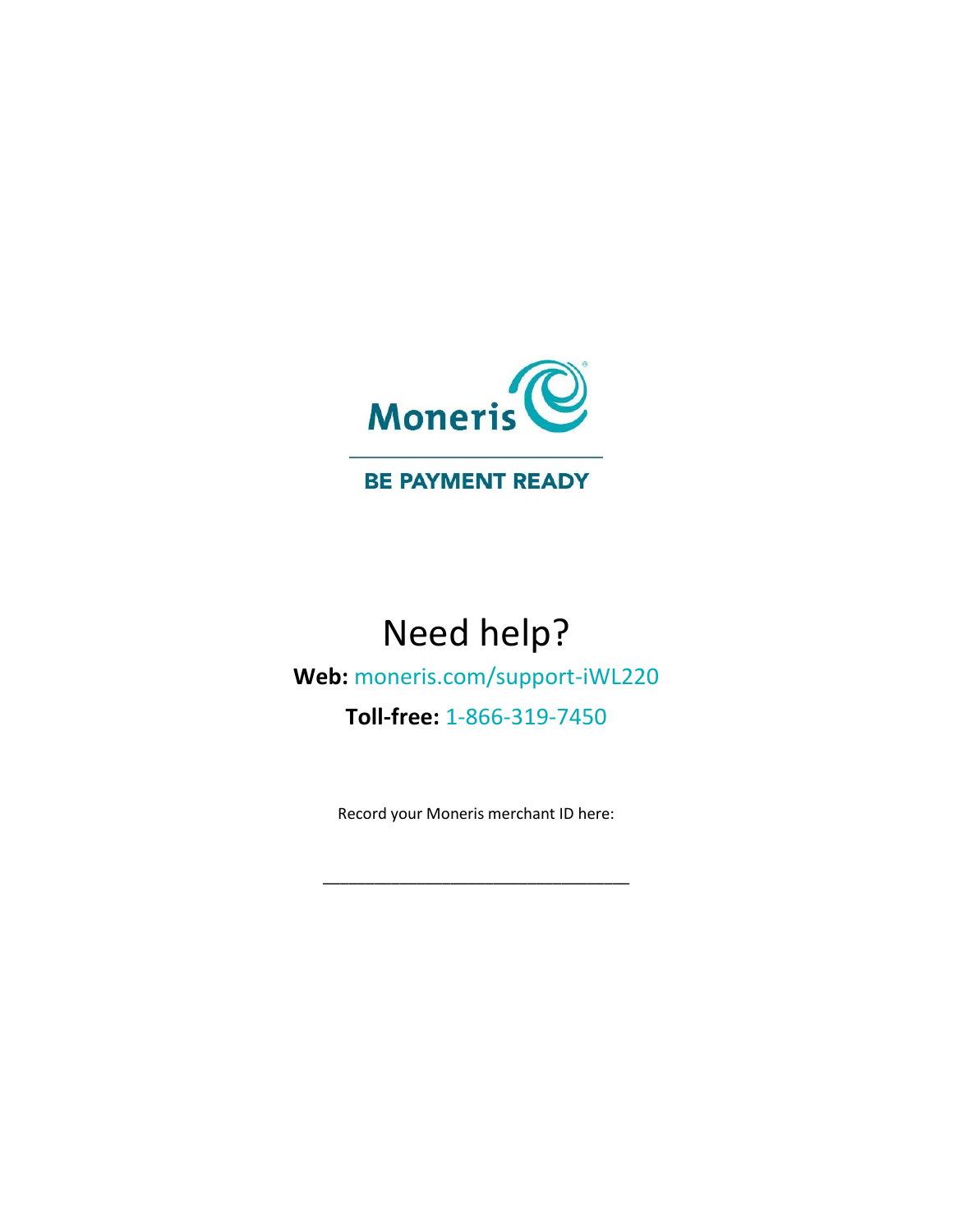## **Overview**

The Moneris Short-Range Mobile point of sale (POS) solution allows you to accept payments from virtually anywhere inside or within close proximity to your location. Use this installation checklist to help you determine the most effective placement of your wireless communications base(s) and optimize POS coverage for your business.

## BEFORE you receive your Moneris mobile POS hardware

- 1. Determine the number of Moneris wireless handhelds and communications bases required for your location. See pag[e 2.](#page-3-0)
- 2. Select the most effective location for the Moneris wireless communications base. See pages 3 and 4.
	- a. Review the considerations on page [3.](#page-4-0)
	- b. Review the sample floor plans on page 4 and select the floor plan that is most similar to your location for suggested base locations.
	- c. Create a floor plan of your location by following the instructions on page 5.

### WHEN you receive your Moneris mobile POS hardware

- 3. Set up the hardware and configure it. Refer to the *Setting up Your Terminal* section of the Moneris *Reference Guide* available at **[moneris.com/support-iWL220](https://moneris.com/support-iwl220)**.
- 4. Place the communication bases in the locations you have chosen in step 2 (above).
- 5. Test the wireless communication for each base. Refer to *Wireless communication* in the *Using Your Terminal* section of the Moneris *Reference Guide*.
	- If any areas in your location fall out of wireless communication range, review pages 3 and 4 of this guide, change the location of the base and test the communication range again.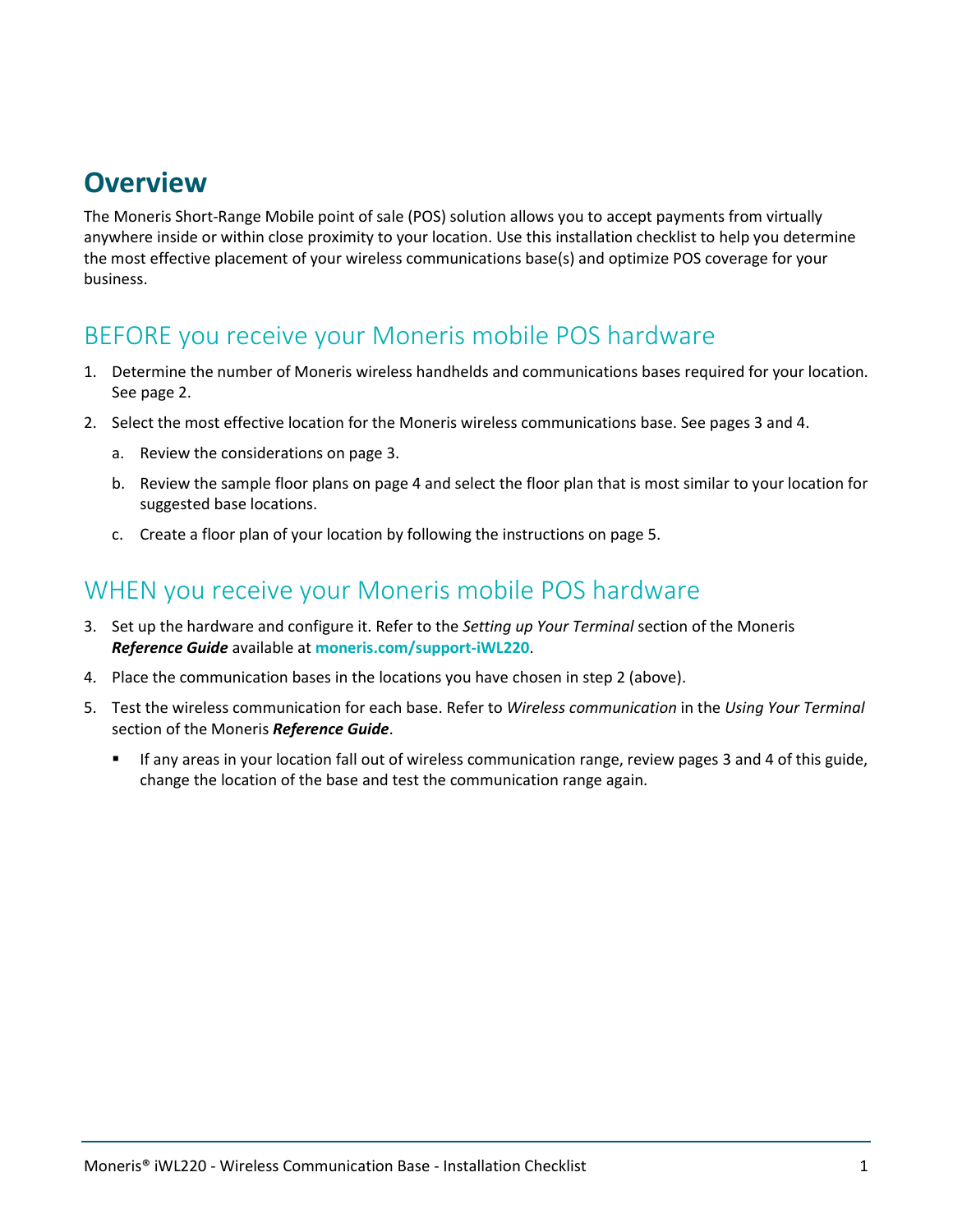## <span id="page-3-0"></span>1. Determine the number of Moneris wireless handhelds and communications bases required for your location

Consider the following factors when deciding how many handhelds and bases to install for your mobile POS solution:

| □ | Each communications base can support up to 5 handhelds.                                                                                                                                                      |  |  |  |  |  |  |  |  |  |  |
|---|--------------------------------------------------------------------------------------------------------------------------------------------------------------------------------------------------------------|--|--|--|--|--|--|--|--|--|--|
| □ | The number of tables (in restaurant environments) or payment stations (in retail or<br>service environments) in your location:                                                                               |  |  |  |  |  |  |  |  |  |  |
|   | Estimate a minimum of 1 handheld for every 7 tables/stations.<br>٠                                                                                                                                           |  |  |  |  |  |  |  |  |  |  |
| п | The size and layout of the space in which the POS solution will be used:                                                                                                                                     |  |  |  |  |  |  |  |  |  |  |
|   | If the location has more than one level, install enough communications bases on each<br>٠<br>level to cover the floor space of that level.                                                                   |  |  |  |  |  |  |  |  |  |  |
|   | If the location has more than one service area (e.g., restaurant and patio), install<br>$\blacksquare$<br>enough communications bases in each service area to cover the floor space of that<br>service area. |  |  |  |  |  |  |  |  |  |  |
|   | For large venues with multiple service areas, each base and its handhelds should be<br>٠<br>assigned to one service area only and should not be shared across service areas.                                 |  |  |  |  |  |  |  |  |  |  |
| □ | The highest number of credit and debit transactions performed during your peak hours in<br>peak season.                                                                                                      |  |  |  |  |  |  |  |  |  |  |
| □ | The number of staff you schedule during your peak hours in peak season and estimate a<br>minimum of 1 handheld for every 4 or 5 staff on the floor.                                                          |  |  |  |  |  |  |  |  |  |  |
| □ | The presence of wireless communications obstacles (see the list of potential obstacles in<br>the "Avoid placing the base near:" section on page 3 of this checklist).                                        |  |  |  |  |  |  |  |  |  |  |
| □ | If you are replacing existing countertop terminals with wireless handhelds, estimate a<br>minimum of 1 handheld for each terminal.                                                                           |  |  |  |  |  |  |  |  |  |  |

#### Helpful Hints

- Use colour-coded stickers or labels to identify which handhelds are paired with each communications base.
- **Each handheld should have its own base for charging (you can use communications bases as charge bases).** For example, if you have 7 handhelds, you could have 5 charge bases and 2 communications bases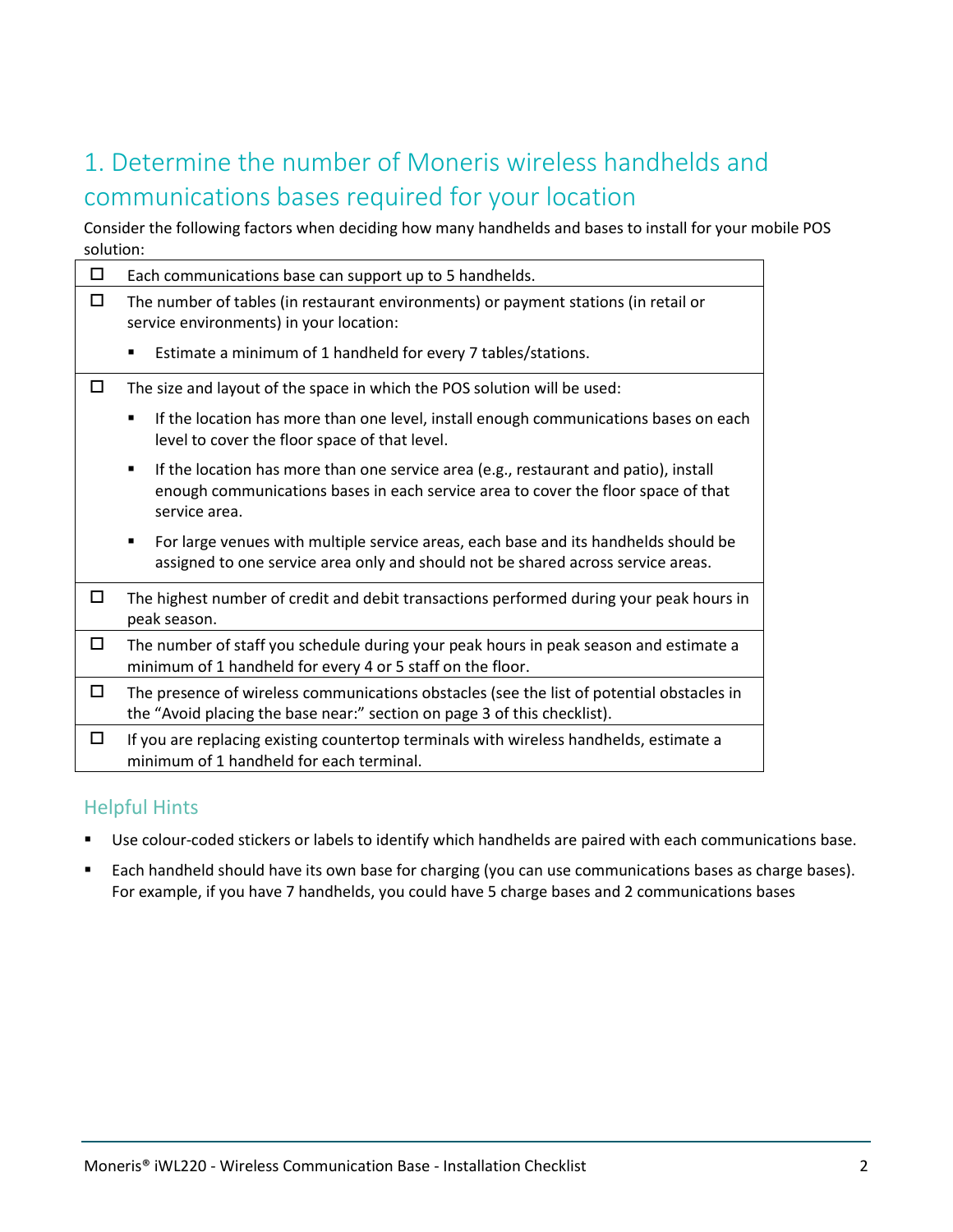## <span id="page-4-0"></span>2. Select the most effective location for the Moneris wireless communications base

Consider these factors when deciding where to put the wireless communications base(s) for your mobile POS solution:

|        | On a flat, stable, horizontal surface.                                                                                                                                |  |  |  |  |  |  |  |  |  |
|--------|-----------------------------------------------------------------------------------------------------------------------------------------------------------------------|--|--|--|--|--|--|--|--|--|
|        | In the centre of the usage area with a large, open, unobstructed area surrounding the<br>base.                                                                        |  |  |  |  |  |  |  |  |  |
|        | In the service area where the base allows the most coverage for the handhelds registered<br>to it. The maximum coverage range will vary depending on the environment: |  |  |  |  |  |  |  |  |  |
|        | Indoor max. $= 60$ m (196 feet)<br>٠                                                                                                                                  |  |  |  |  |  |  |  |  |  |
|        | Outdoor max. = 120m (393 feet)<br>٠                                                                                                                                   |  |  |  |  |  |  |  |  |  |
|        | At least 3m (10 feet) away from any microwave oven.                                                                                                                   |  |  |  |  |  |  |  |  |  |
| $\Box$ | At least 2m (6.5 feet) away from any other Moneris wireless communications bases.                                                                                     |  |  |  |  |  |  |  |  |  |
| □      | At least 2m (6.5 feet) away from any other wireless devices operating at 2.4GHz (e.g., Wi-<br>Fi devices, wireless routers, cordless phone bases, etc.).              |  |  |  |  |  |  |  |  |  |

#### Protect the base from:

- **-** Dampness
- **U** Vibrations
- Liquid spills (this includes rain)
- **Inclement weather (e.g., precipitation, high** winds)

#### Avoid placing the base near:

- **EXECOMPUTER SCREEDS** Including large screen monitors
- **Nicrowave ovens**
- **Anti-theft barriers, etc.**
- **Elevator shafts**
- **EXECO CORDINACIO CORDINACION CORDINACION**
- Security radios and walkie-talkies
- Cash registers
- **Dust**
- **Extremely high and low temperatures**
- **Electromagnetic radiation (e.g., from motors,** compressors, computers, radio transmitters, etc.)
- **Mirrors**
- **Televisions including flat screen televisions**
- **Blenders and food processors**
- Air conditioning units
- Ventilation fans
- **Large, metal, horizontal or vertical surfaces** (e.g., large appliances, vending machines, steel cabinets, metallic blinds, metal countertops, etc.)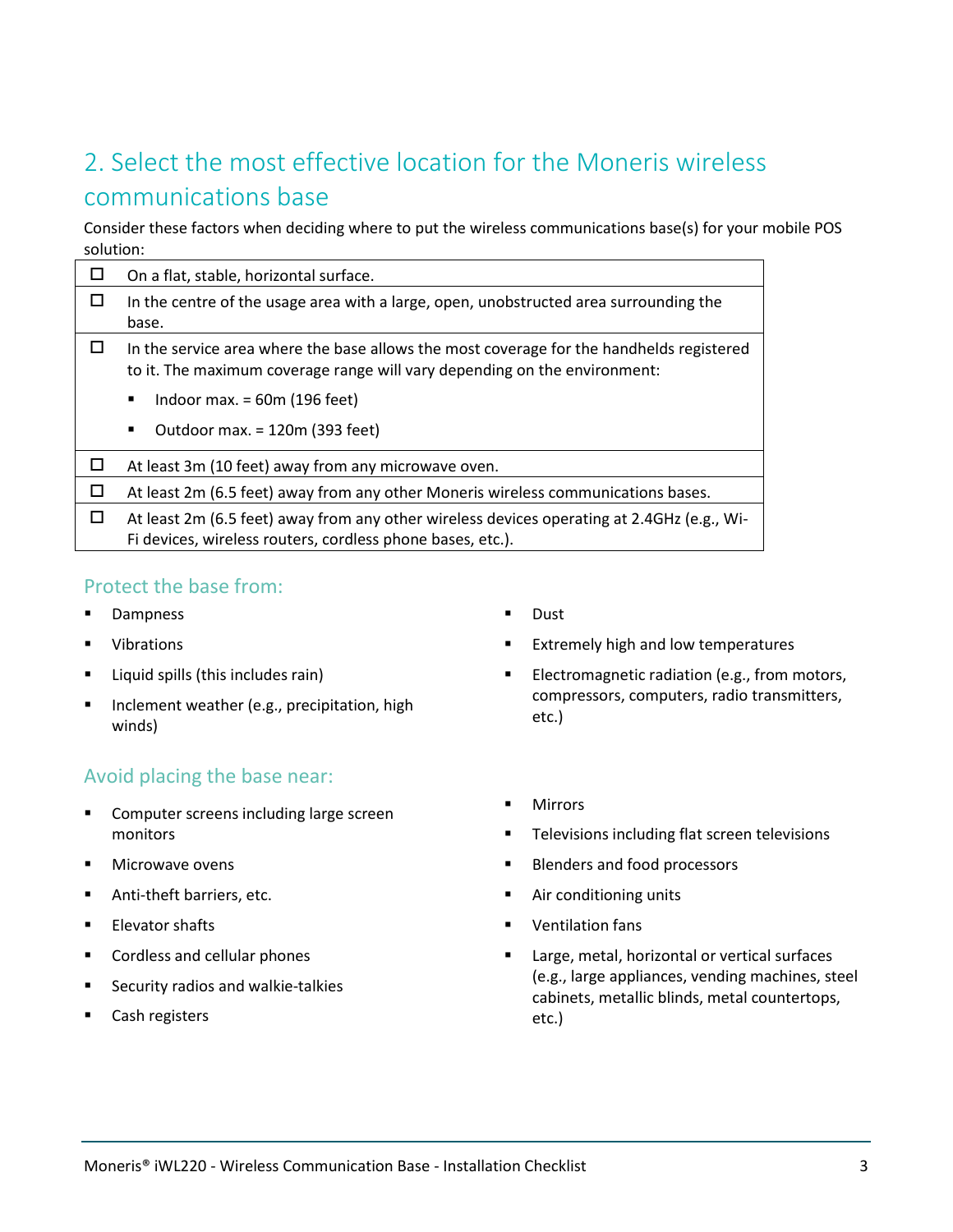## 3. Examples of store and restaurant environments

Consider these examples of retail and restaurant environments with suggested base locations as well as the factors listed on page 3 of this checklist when deciding where to put the wireless communications base for your mobile POS solution.

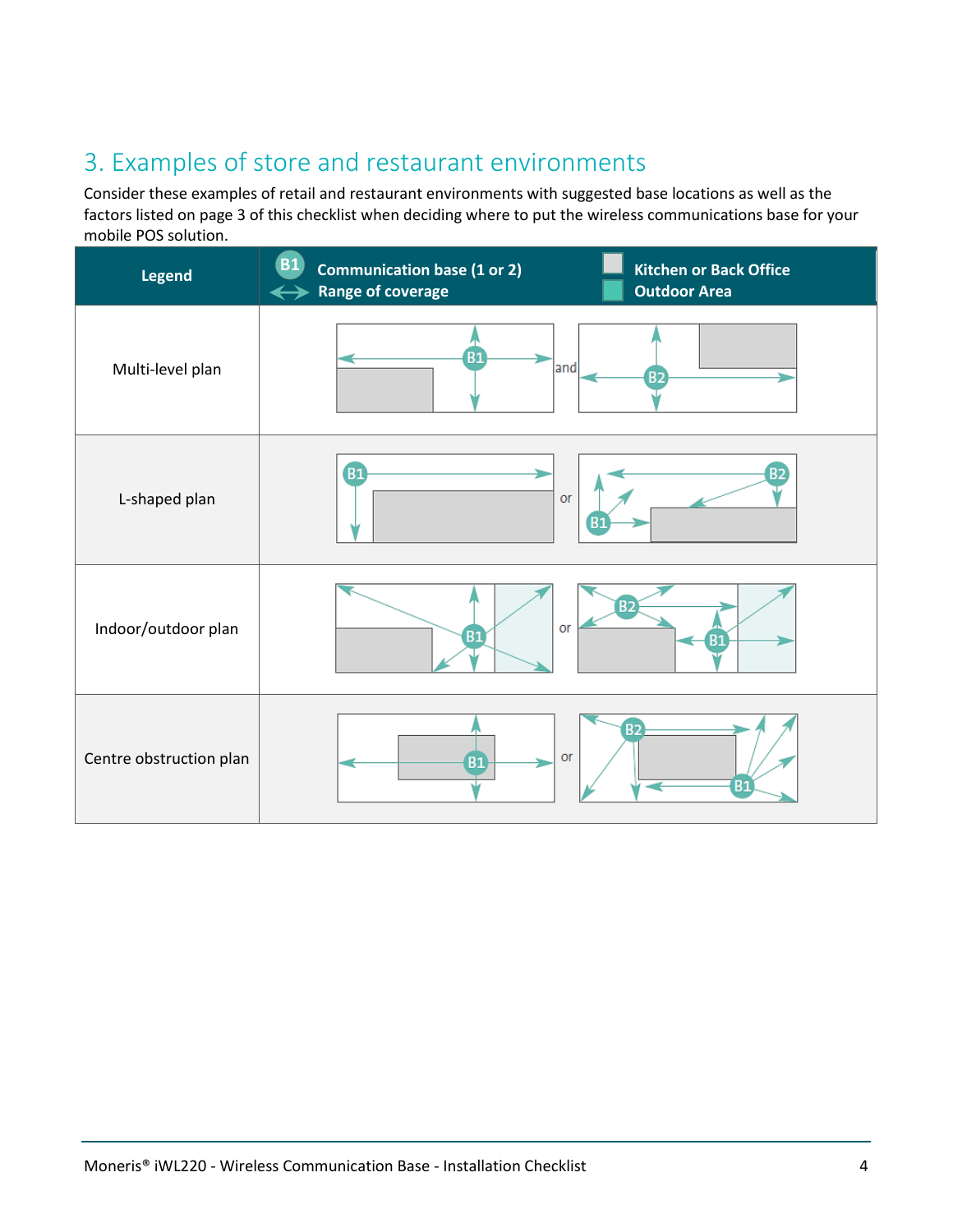## 4. Create a floor plan of your location

Use the space below to create a floor plan of your location. Include all cash register locations, power outlets, Ethernet and dial wall jacks, and any obstacles (see page 4 for examples). Keep your floor plan on hand in case you want to try different locations for the communications bases.

|  |  | you want to try amerent locations for the communications bases. |  |  |  |  |  |  |  |  |  |
|--|--|-----------------------------------------------------------------|--|--|--|--|--|--|--|--|--|
|  |  |                                                                 |  |  |  |  |  |  |  |  |  |
|  |  |                                                                 |  |  |  |  |  |  |  |  |  |
|  |  |                                                                 |  |  |  |  |  |  |  |  |  |
|  |  |                                                                 |  |  |  |  |  |  |  |  |  |
|  |  |                                                                 |  |  |  |  |  |  |  |  |  |
|  |  |                                                                 |  |  |  |  |  |  |  |  |  |
|  |  |                                                                 |  |  |  |  |  |  |  |  |  |
|  |  |                                                                 |  |  |  |  |  |  |  |  |  |
|  |  |                                                                 |  |  |  |  |  |  |  |  |  |
|  |  |                                                                 |  |  |  |  |  |  |  |  |  |
|  |  |                                                                 |  |  |  |  |  |  |  |  |  |
|  |  |                                                                 |  |  |  |  |  |  |  |  |  |
|  |  |                                                                 |  |  |  |  |  |  |  |  |  |
|  |  |                                                                 |  |  |  |  |  |  |  |  |  |
|  |  |                                                                 |  |  |  |  |  |  |  |  |  |
|  |  |                                                                 |  |  |  |  |  |  |  |  |  |
|  |  |                                                                 |  |  |  |  |  |  |  |  |  |
|  |  |                                                                 |  |  |  |  |  |  |  |  |  |
|  |  |                                                                 |  |  |  |  |  |  |  |  |  |
|  |  |                                                                 |  |  |  |  |  |  |  |  |  |
|  |  |                                                                 |  |  |  |  |  |  |  |  |  |
|  |  |                                                                 |  |  |  |  |  |  |  |  |  |
|  |  |                                                                 |  |  |  |  |  |  |  |  |  |
|  |  |                                                                 |  |  |  |  |  |  |  |  |  |
|  |  |                                                                 |  |  |  |  |  |  |  |  |  |
|  |  |                                                                 |  |  |  |  |  |  |  |  |  |
|  |  |                                                                 |  |  |  |  |  |  |  |  |  |
|  |  |                                                                 |  |  |  |  |  |  |  |  |  |
|  |  |                                                                 |  |  |  |  |  |  |  |  |  |
|  |  |                                                                 |  |  |  |  |  |  |  |  |  |
|  |  |                                                                 |  |  |  |  |  |  |  |  |  |
|  |  |                                                                 |  |  |  |  |  |  |  |  |  |
|  |  |                                                                 |  |  |  |  |  |  |  |  |  |
|  |  |                                                                 |  |  |  |  |  |  |  |  |  |
|  |  |                                                                 |  |  |  |  |  |  |  |  |  |
|  |  |                                                                 |  |  |  |  |  |  |  |  |  |
|  |  |                                                                 |  |  |  |  |  |  |  |  |  |
|  |  |                                                                 |  |  |  |  |  |  |  |  |  |
|  |  |                                                                 |  |  |  |  |  |  |  |  |  |
|  |  |                                                                 |  |  |  |  |  |  |  |  |  |
|  |  |                                                                 |  |  |  |  |  |  |  |  |  |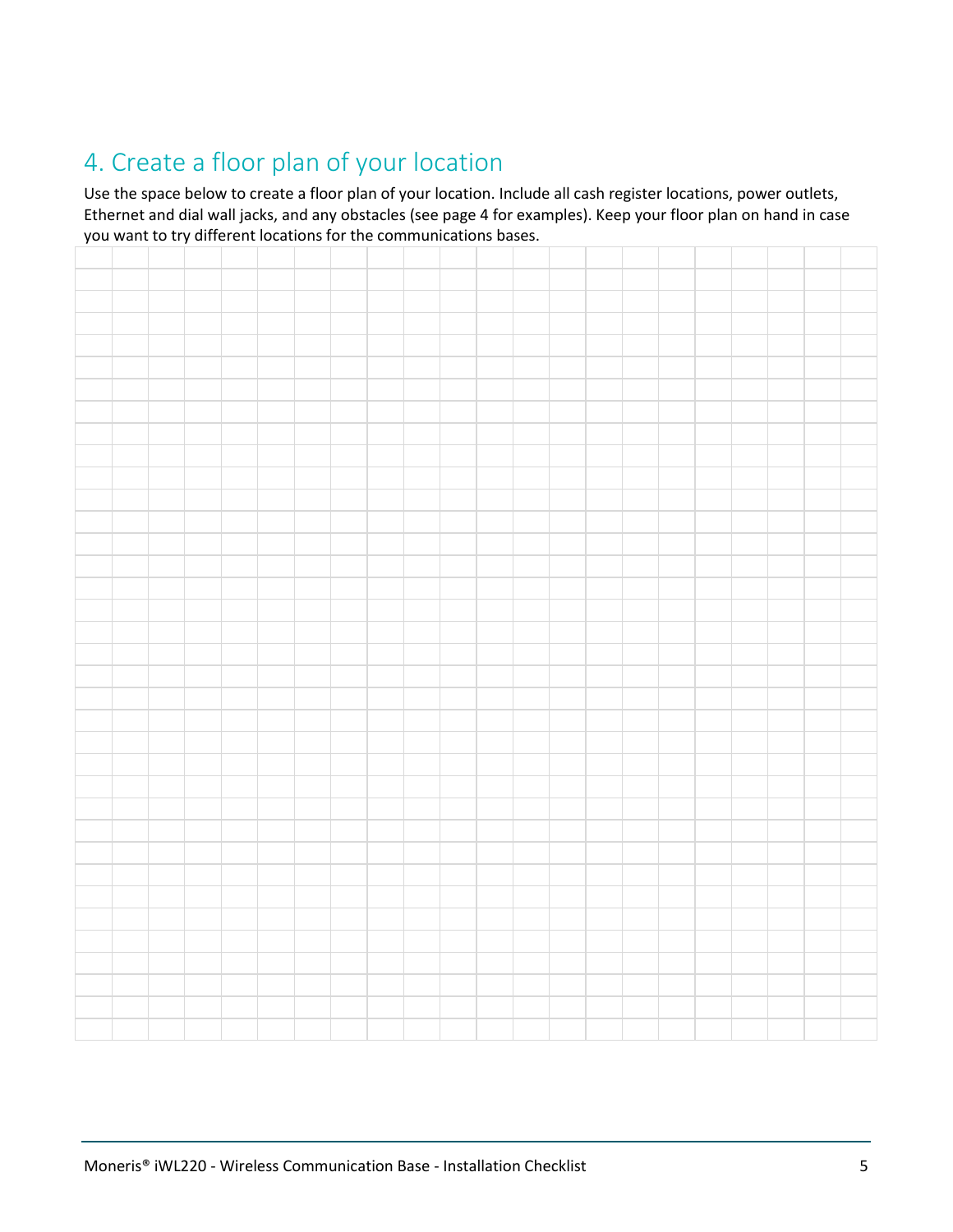## **Notes**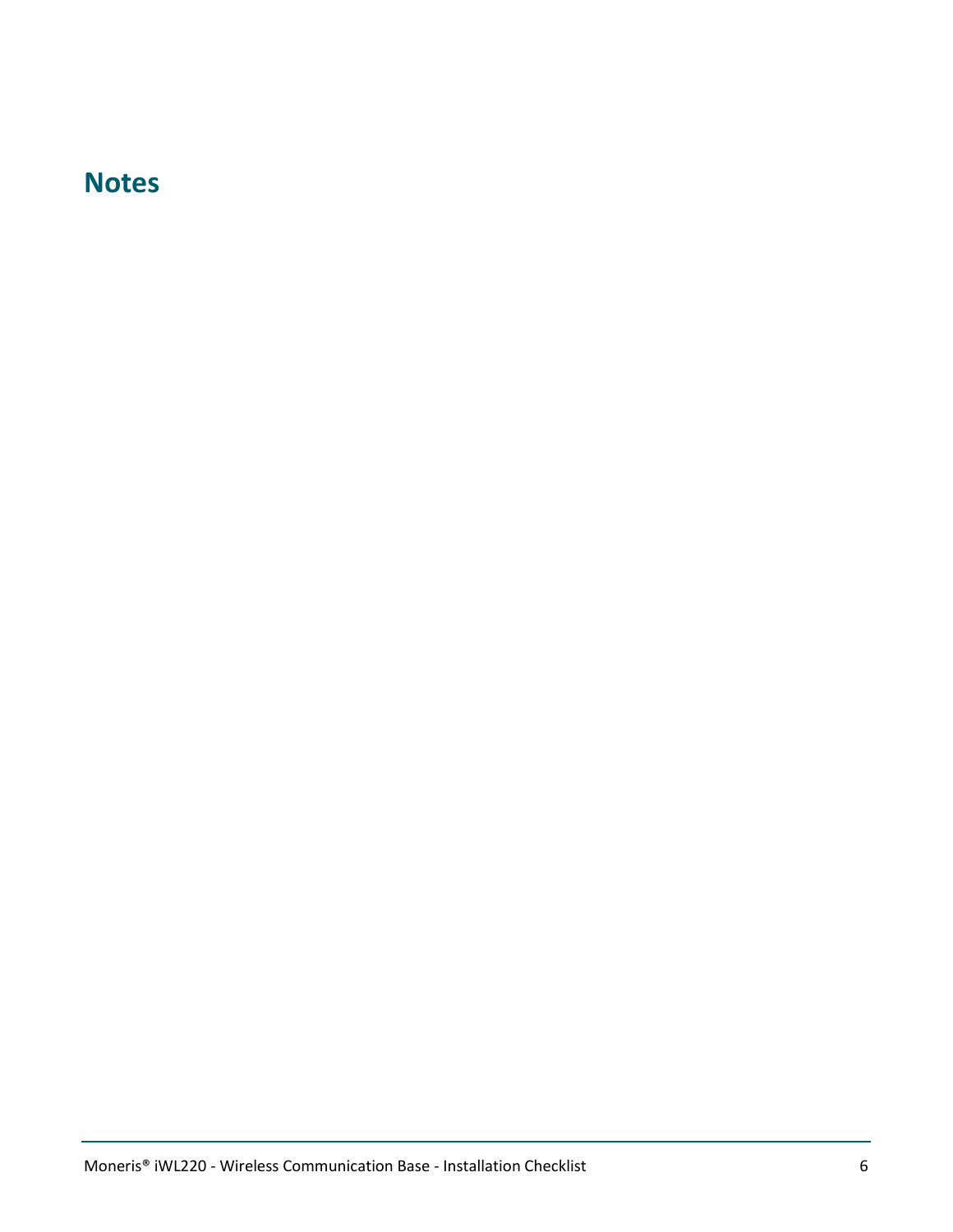## **If you need assistance with your payment processing solution, we're here to help, 24/7.**

## We're only one click away.

- Visit **[moneris.com/support-iWL220](https://moneris.com/support-iwl220)** to:
	- watch the *iWL220 Setup and Installation* video
	- download additional copies of this guide and other resources
	- consult the *Moneris iWL220 WebHelp* for detailed information on all of the options available on your terminal and how to enable them
- Visit **[shop.moneris.com](https://shop.moneris.com/)** to purchase point-of-sale supplies and receipt paper
- Visit **[moneris.com/insights](https://moneris.com/insights)** for business and payment news, trends, customer success stories, and quarterly reports & insights

## Need us on-site? We'll be there.

One call and a knowledgeable technician can be on the way. Count on minimal disruptions to your business as our Field Services provide assistance with your payment terminals.

## Can't find what you are looking for?

Call Moneris Customer Care (available 24/7) toll-free at **1-866-319-7450**. We'll be happy to help.

You can also send us a secure message 24/7 by logging in to Merchant Direct® at **[moneris.com/mymerchantdirect](https://moneris.com/mymerchantdirect)**.